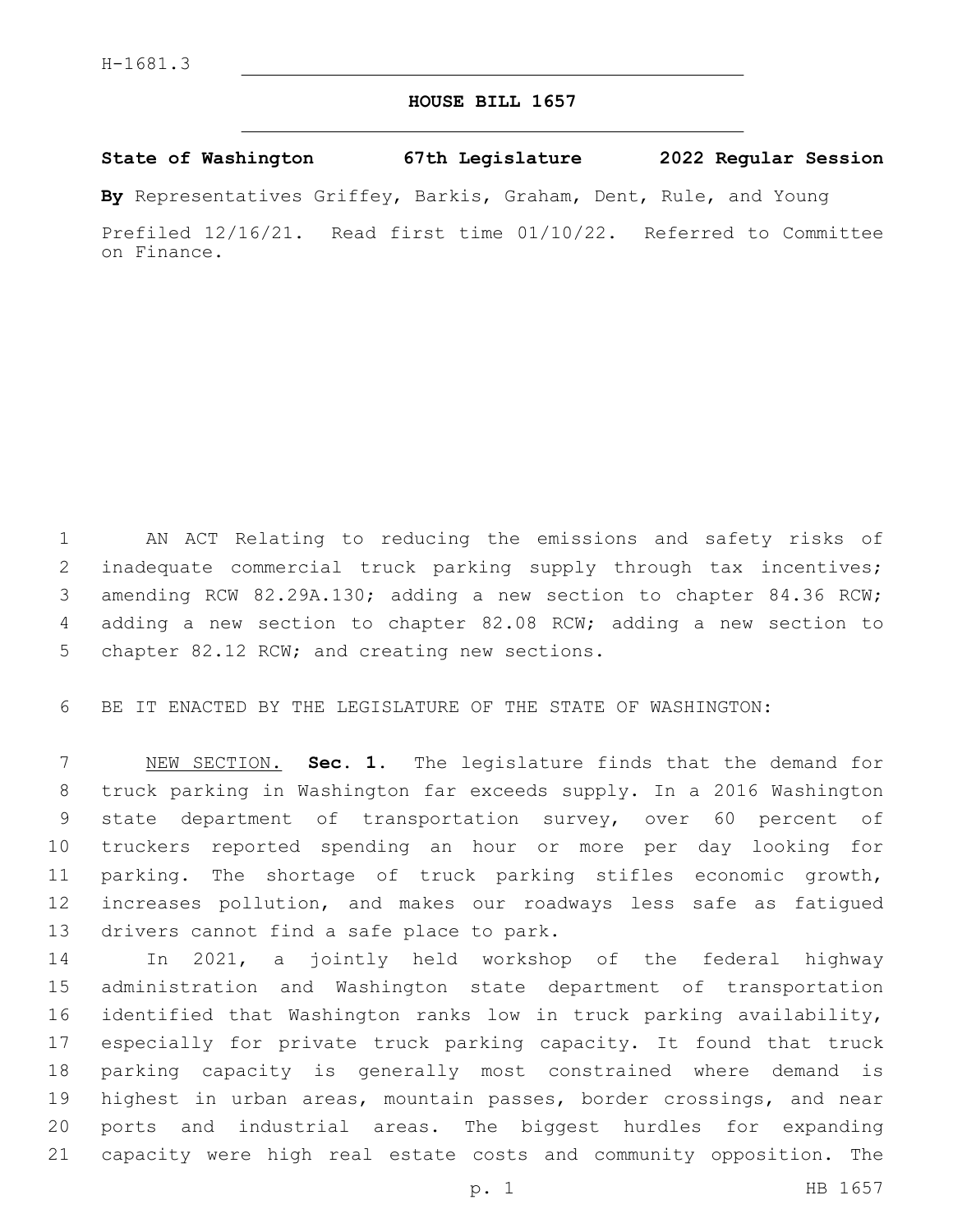workshop resulted in several recommendations, including investigating whether state policies could be amended to encourage new truck parking developments, and specifically assessing incentives to develop more private spaces. Due to the presently existing significant safety, environmental, and economic consequences that result from the capacity shortfall, the legislature intends to address the expense of adding capacity through reducing taxes associated with expanding existing parking and developing new 9 parking.

 NEW SECTION. **Sec. 2.** (1) This section is the tax preference performance statement for the tax preference contained in sections 3 through 6, chapter . . ., Laws of 2022 (sections 3 through 6 of this act). This performance statement is only intended to be used for subsequent evaluation of the tax preference. It is not intended to create a private right of action by any party or to be used to determine eligibility for preferential tax treatment.

 (2) The legislature categorizes this tax preference as one intended to provide incentives to increase safe overnight truck 19 parking capacity pursuant to RCW 82.32.808(2)(f).

 (3) It is the legislature's specific public policy objective to increase public safety, reduce greenhouse gas emissions, and foster economic development by increasing the state's capacity to move 23 freight efficiently.

 (4) If the review finds that if both (a) the number of truck parking spaces suitable for overnight use has grown by at least 1,000 spaces from the effective date of this section, and (b) half of the truck parking spaces developed after the effective date of this section have either hydrogen fueling access or electric charging access, then the legislature intends to extend the expiration date of 30 this tax preference.

 (5) In order to obtain the data necessary to perform the review in subsection (4) of this section, the joint legislative audit and review committee may refer to any data collected by the state. The Washington state department of transportation shall cooperate with requests for information from the joint legislative audit and review committee to document the location, number, and characteristics of 37 truck parking spaces.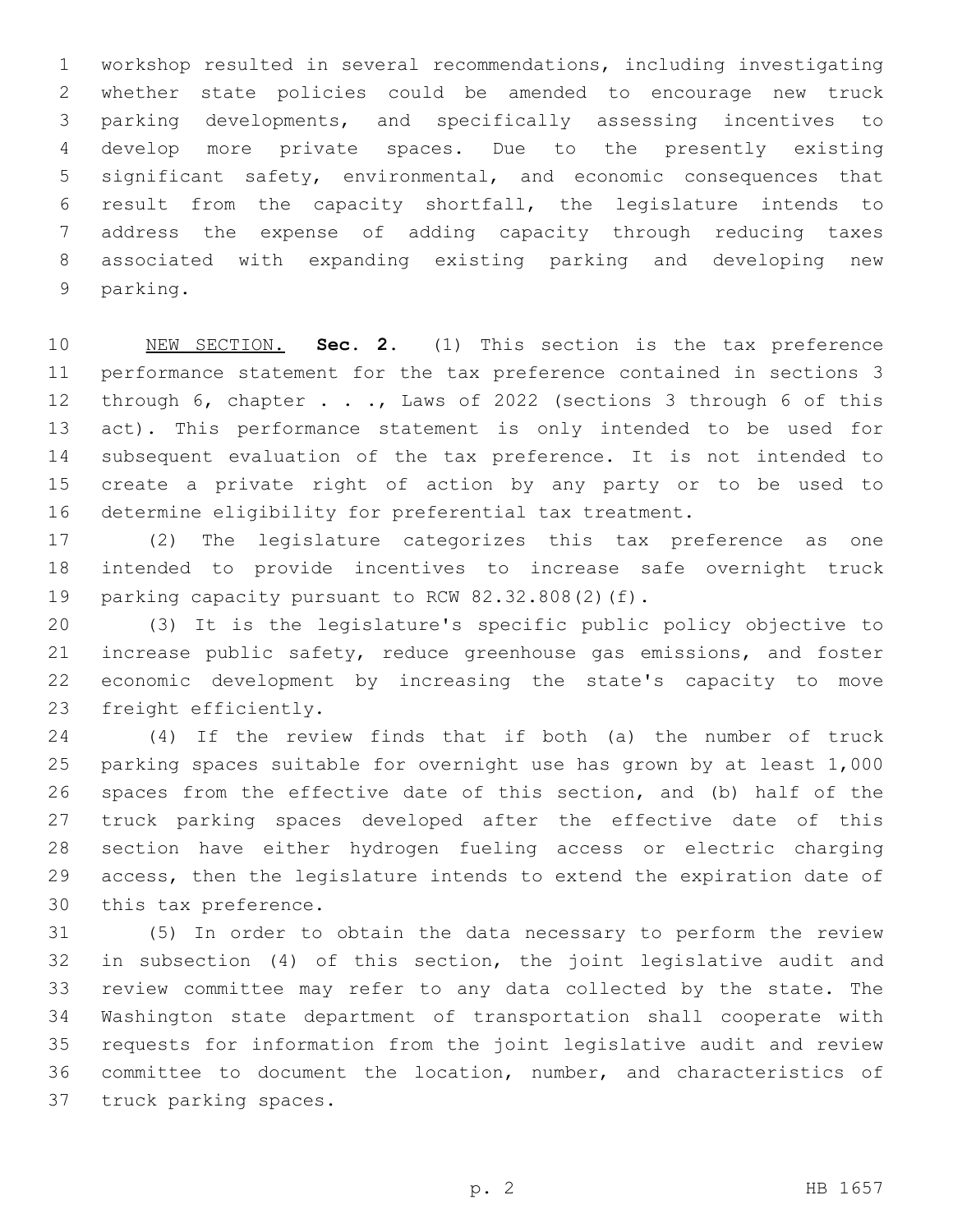NEW SECTION. **Sec. 3.** A new section is added to chapter 84.36 2 RCW to read as follows:

 (1) All real and personal property is exempt from ad valorem taxation upon which there are at least 10 safe, overnight commercial truck parking spaces constructed for the period of time set forth in 6 subsection (2) of this section.

 (2) A parcel must be exempt from ad valorem tax from the date upon which substantial construction work begins until one year after the secretary of the department of transportation shall certify to the department of revenue that the state has sufficient safe, overnight commercial truck parking for the freight delivery needs of the state or January 1, 2033, whichever is sooner.

 (3) For the purposes of this section, "commercial truck parking spaces" must have a minimum dimension of 11 feet wide and 54 feet 15 long.

 NEW SECTION. **Sec. 4.** A new section is added to chapter 82.08 17 RCW to read as follows:

 (1) The tax levied by RCW 82.08.020 does not apply to sales of materials and labor used to construct a parking lot with at least 10 qualified commercial truck parking spaces or 10 qualified port district truck parking spaces. Construction of the parking lot must 22 begin after the effective date of this section.

 (2) For the purposes of this section, the following definitions 24 apply:

 (a) "Qualified commercial truck parking spaces" means spaces 26 that:

(i) Have a minimum dimension of 11 feet wide and 54 feet long;

(ii) Are accessible and suitable for overnight use; and

 (iii) Allow for the fueling of electric batteries or hydrogen 30 fuel cells.

 (b) "Qualified port district truck parking spaces" means spaces 32 that:

(i) Have a minimum dimension of 11 feet wide and 54 feet long;

(ii) Are accessible and suitable for overnight use; and

 (iii) Are accessible and available for any commercial truck 36 authorized to be on the port property.

 (3) The exemption in subsection (1) of this section is available from the effective date of this section until one year after the secretary of the department of transportation shall certify to the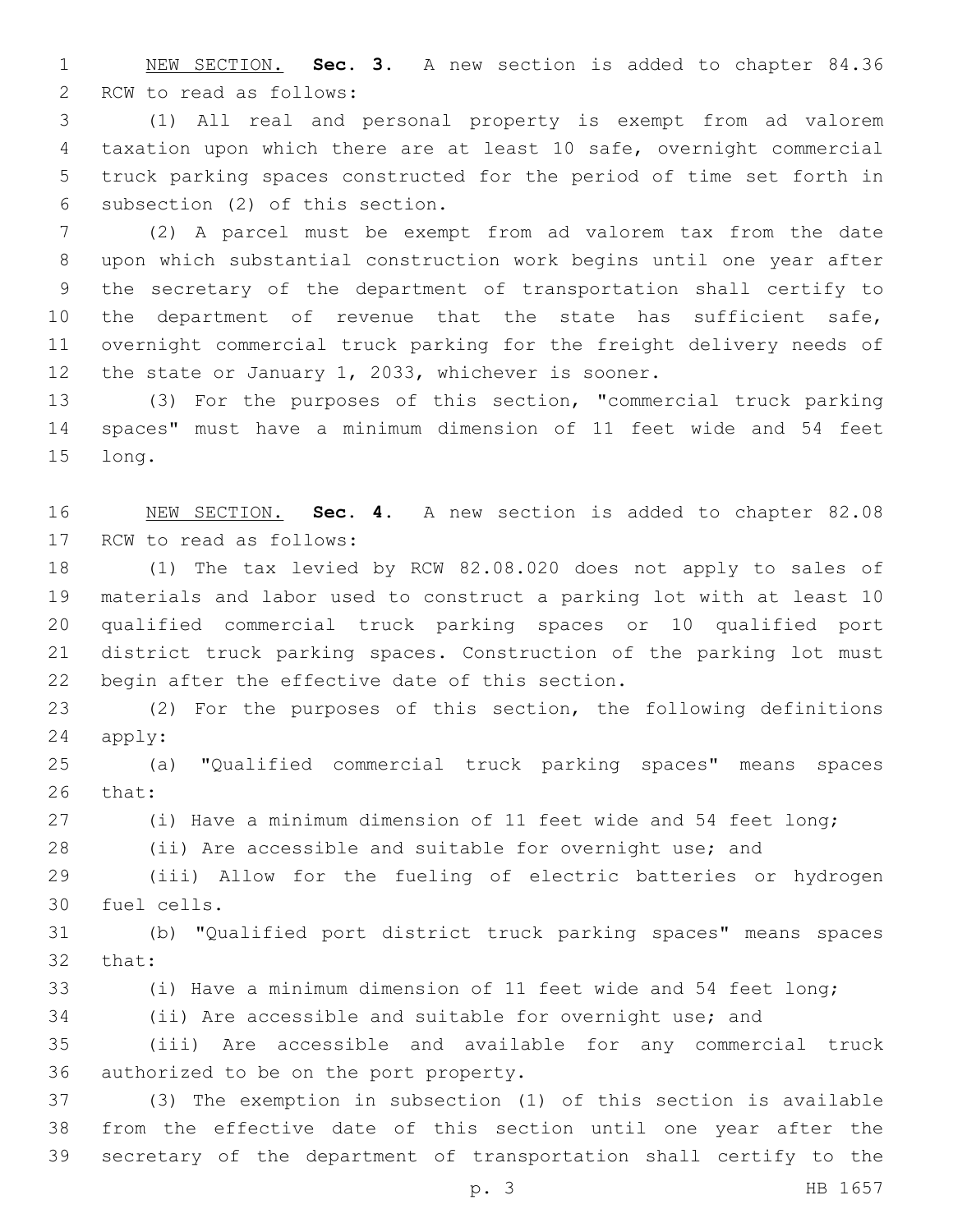department of revenue that the state has sufficient safe, overnight commercial truck parking for the freight delivery needs of the state 3 or January 1, 2033, whichever is sooner.

 NEW SECTION. **Sec. 5.** A new section is added to chapter 82.12 5 RCW to read as follows:

 (1) The provisions of this chapter do not apply to sales of materials and labor used to construct a parking lot with at least 10 qualified commercial truck parking spaces or 10 qualified port district truck parking spaces. Construction of the parking lot must 10 begin after the effective date of this section.

 (2) For the purposes of this section, the following definitions 12 apply:

 (a) "Qualified commercial truck parking spaces" means spaces 14 that:

(i) Have a minimum dimension of 11 feet wide and 54 feet long;

(ii) Are accessible and suitable for overnight use; and

 (iii) Allow for the fueling of electric batteries or hydrogen 18 fuel cells.

 (b) "Qualified port district truck parking spaces" means spaces 20 that:

(i) Have a minimum dimension of 11 feet wide and 54 feet long;

(ii) Are accessible and suitable for overnight use; and

 (iii) Are accessible and available for any commercial truck 24 authorized to be on the port property.

 (3) The exemption in subsection (1) of this section is available from the effective date of this section until one year after the secretary of the department of transportation shall certify to the department of revenue that the state has sufficient safe, overnight commercial truck parking for the freight delivery needs of the state 30 or January 1, 2033, whichever is sooner.

 **Sec. 6.** RCW 82.29A.130 and 2019 c 335 s 1 are each amended to 32 read as follows:

 The following leasehold interests are exempt from taxes imposed 34 pursuant to RCW 82.29A.030 and 82.29A.040:

 (1) All leasehold interests constituting a part of the operating properties of any public utility that is assessed and taxed as a 37 public utility pursuant to chapter 84.12 RCW.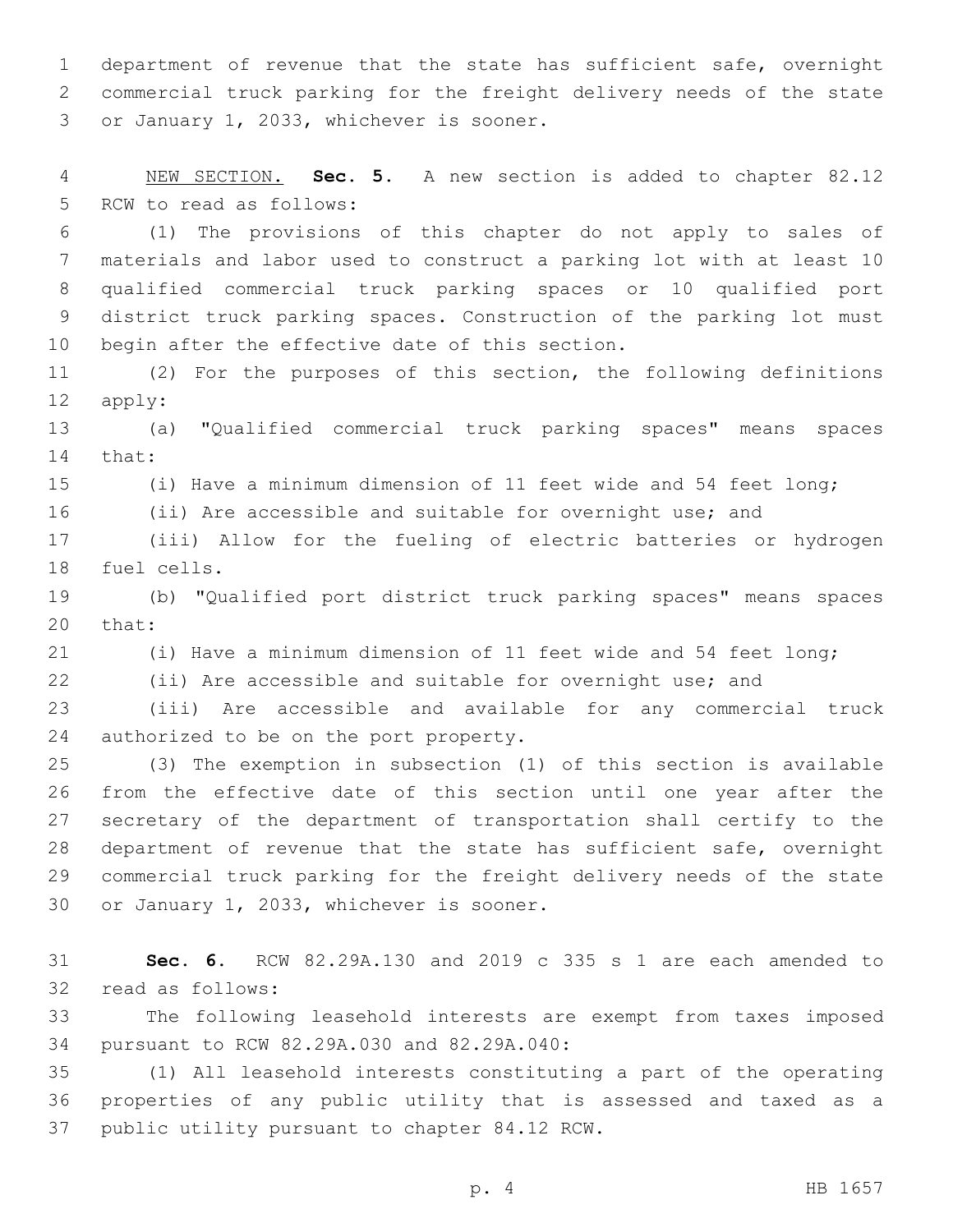(2) All leasehold interests in facilities owned or used by a school, college or university which leasehold provides housing for students and which is otherwise exempt from taxation under provisions of RCW 84.36.010 and 84.36.050.4

 (3) All leasehold interests of subsidized housing where the fee ownership of such property is vested in the government of the United States, or the state of Washington or any political subdivision thereof but only if income qualification exists for such housing.

 (4) All leasehold interests used for fair purposes of a nonprofit fair association that sponsors or conducts a fair or fairs which receive support from revenues collected pursuant to RCW 67.16.100 and allocated by the director of the department of agriculture where the fee ownership of such property is vested in the government of the United States, the state of Washington or any of its political subdivisions. However, this exemption does not apply to the leasehold interest of any sublessee of such nonprofit fair association if such leasehold interest would be taxable if it were the primary lease.

 (5) All leasehold interests in any property of any public entity used as a residence by an employee of that public entity who is required as a condition of employment to live in the publicly owned 21 property.

 (6) All leasehold interests held by enrolled Indians of lands owned or held by any Indian or Indian tribe where the fee ownership of such property is vested in or held in trust by the United States and which are not subleased to other than to a lessee which would qualify pursuant to this chapter, RCW 84.36.451 and 84.40.175.

 (7) All leasehold interests in any real property of any Indian or Indian tribe, band, or community that is held in trust by the United States or is subject to a restriction against alienation imposed by the United States. However, this exemption applies only where it is determined that contract rent paid is greater than or equal to ninety percent of fair market rental, to be determined by the department of revenue using the same criteria used to establish taxable rent in RCW 34 82.29A.020(2)(g).

 (8) All leasehold interests for which annual taxable rent is less than two hundred fifty dollars per year. For purposes of this subsection leasehold interests held by the same lessee in contiguous properties owned by the same lessor are deemed a single leasehold interest.39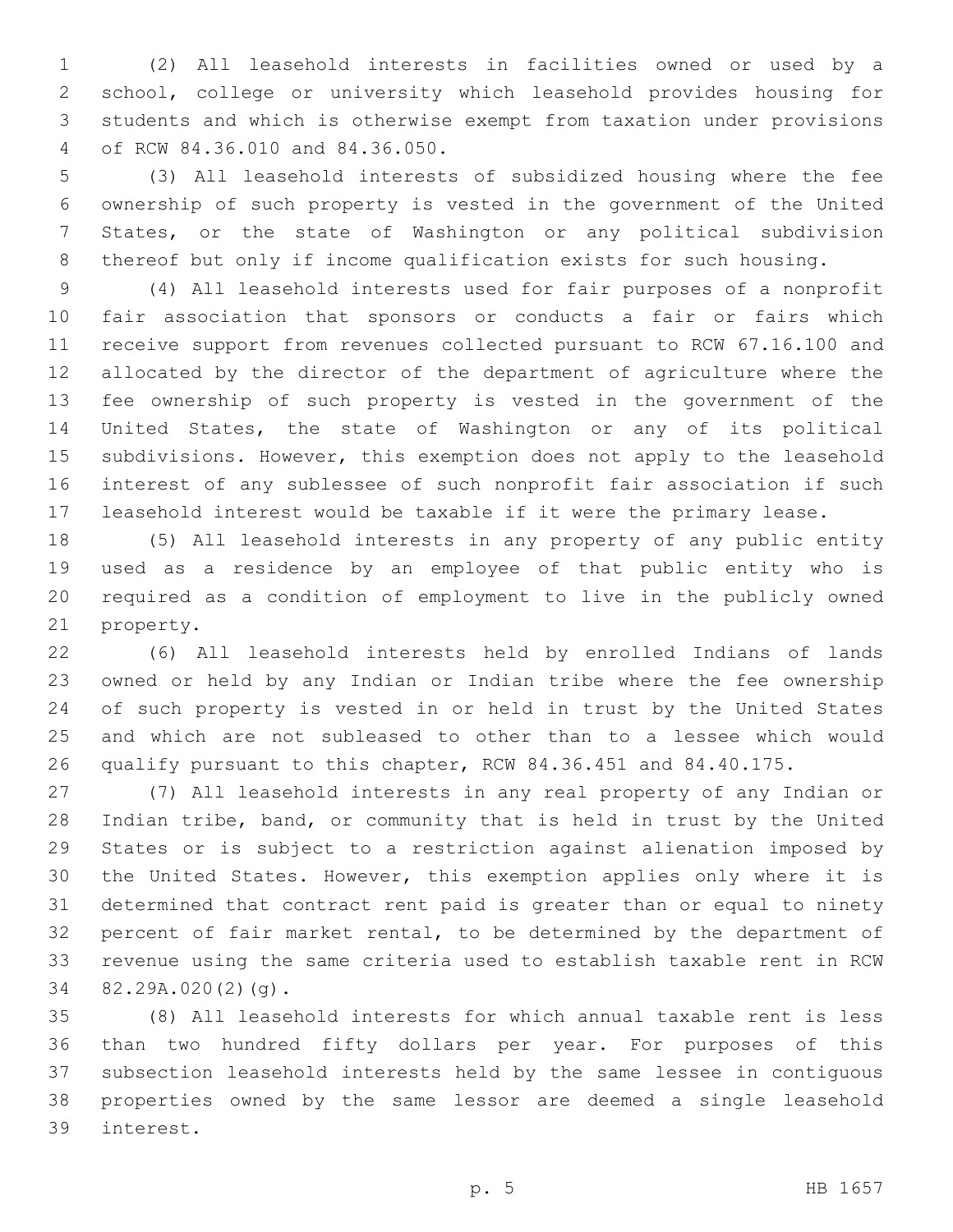(9) All leasehold interests which give use or possession of the leased property for a continuous period of less than thirty days: PROVIDED, That for purposes of this subsection, successive leases or lease renewals giving substantially continuous use of possession of the same property to the same lessee are deemed a single leasehold interest: PROVIDED FURTHER, That no leasehold interest is deemed to give use or possession for a period of less than thirty days solely by virtue of the reservation by the public lessor of the right to use the property or to allow third parties to use the property on an 10 occasional, temporary basis.

 (10) All leasehold interests under month-to-month leases in residential units rented for residential purposes of the lessee pending destruction or removal for the purpose of constructing a 14 public highway or building.

 (11) All leasehold interests in any publicly owned real or personal property to the extent such leasehold interests arises solely by virtue of a contract for public improvements or work executed under the public works statutes of this state or of the United States between the public owner of the property and a 20 contractor.

 (12) All leasehold interests that give use or possession of state adult correctional facilities for the purposes of operating 23 correctional industries under RCW 72.09.100.

 (13) All leasehold interests used to provide organized and supervised recreational activities for persons with disabilities of all ages in a camp facility and for public recreational purposes by a nonprofit organization, association, or corporation that would be exempt from property tax under RCW 84.36.030(1) if it owned the property. If the publicly owned property is used for any taxable purpose, the leasehold excise taxes set forth in RCW 82.29A.030 and 82.29A.040 must be imposed and must be apportioned accordingly.

 (14) All leasehold interests in the public or entertainment areas of a baseball stadium with natural turf and a retractable roof or canopy that is in a county with a population of over one million, that has a seating capacity of over forty thousand, and that is constructed on or after January 1, 1995. "Public or entertainment areas" include ticket sales areas, ramps and stairs, lobbies and concourses, parking areas, concession areas, restaurants, hospitality and stadium club areas, kitchens or other work areas primarily servicing other public or entertainment areas, public rest room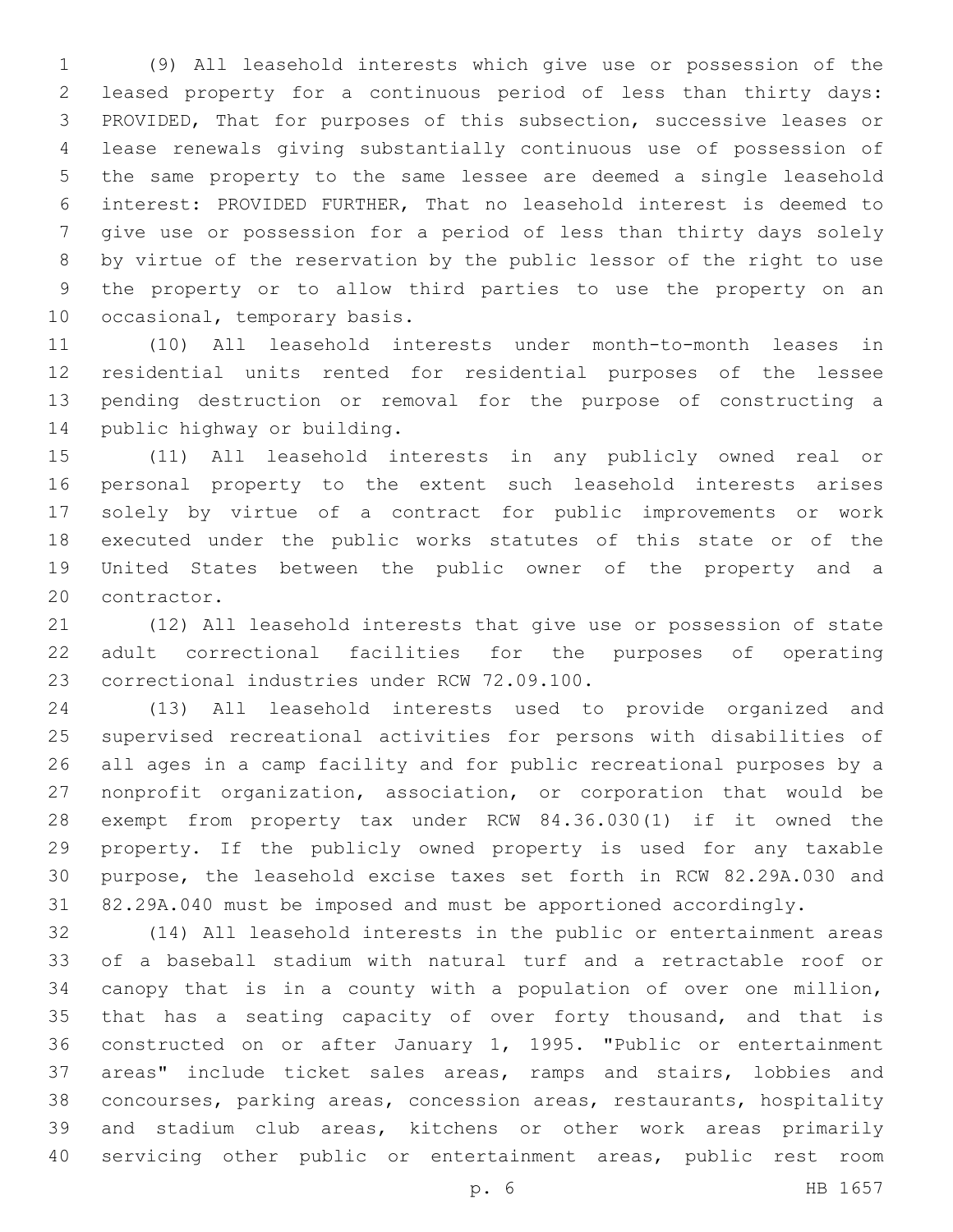areas, press and media areas, control booths, broadcast and production areas, retail sales areas, museum and exhibit areas, scoreboards or other public displays, storage areas, loading, staging, and servicing areas, seating areas and suites, the playing field, and any other areas to which the public has access or which are used for the production of the entertainment event or other public usage, and any other personal property used for these purposes. "Public or entertainment areas" does not include locker rooms or private offices exclusively used by the lessee.

 (15) All leasehold interests in the public or entertainment areas of a stadium and exhibition center, as defined in RCW 36.102.010, that is constructed on or after January 1, 1998. For the purposes of this subsection, "public or entertainment areas" has the same meaning as in subsection (14) of this section, and includes exhibition areas.

 (16) All leasehold interests in public facilities districts, as 16 provided in chapter 36.100 or 35.57 RCW.

 (17) All leasehold interests in property that is: (a) Owned by the United States government or a municipal corporation; (b) listed on any federal or state register of historical sites; and (c) wholly contained within a designated national historic reserve under 16 21 U.S.C. Sec. 461.

 (18) All leasehold interests in the public or entertainment areas of an amphitheater if a private entity is responsible for one hundred percent of the cost of constructing the amphitheater which is not 25 reimbursed by the public owner, both the public owner and the private lessee sponsor events at the facility on a regular basis, the lessee is responsible under the lease or agreement to operate and maintain the facility, and the amphitheater has a seating capacity of over seventeen thousand reserved and general admission seats and is in a county that had a population of over three hundred fifty thousand, but less than four hundred twenty-five thousand when the amphitheater 32 first opened to the public.

 For the purposes of this subsection, "public or entertainment areas" include box offices or other ticket sales areas, entrance gates, ramps and stairs, lobbies and concourses, parking areas, concession areas, restaurants, hospitality areas, kitchens or other work areas primarily servicing other public or entertainment areas, public rest room areas, press and media areas, control booths, broadcast and production areas, retail sales areas, museum and exhibit areas, scoreboards or other public displays, storage areas,

p. 7 HB 1657